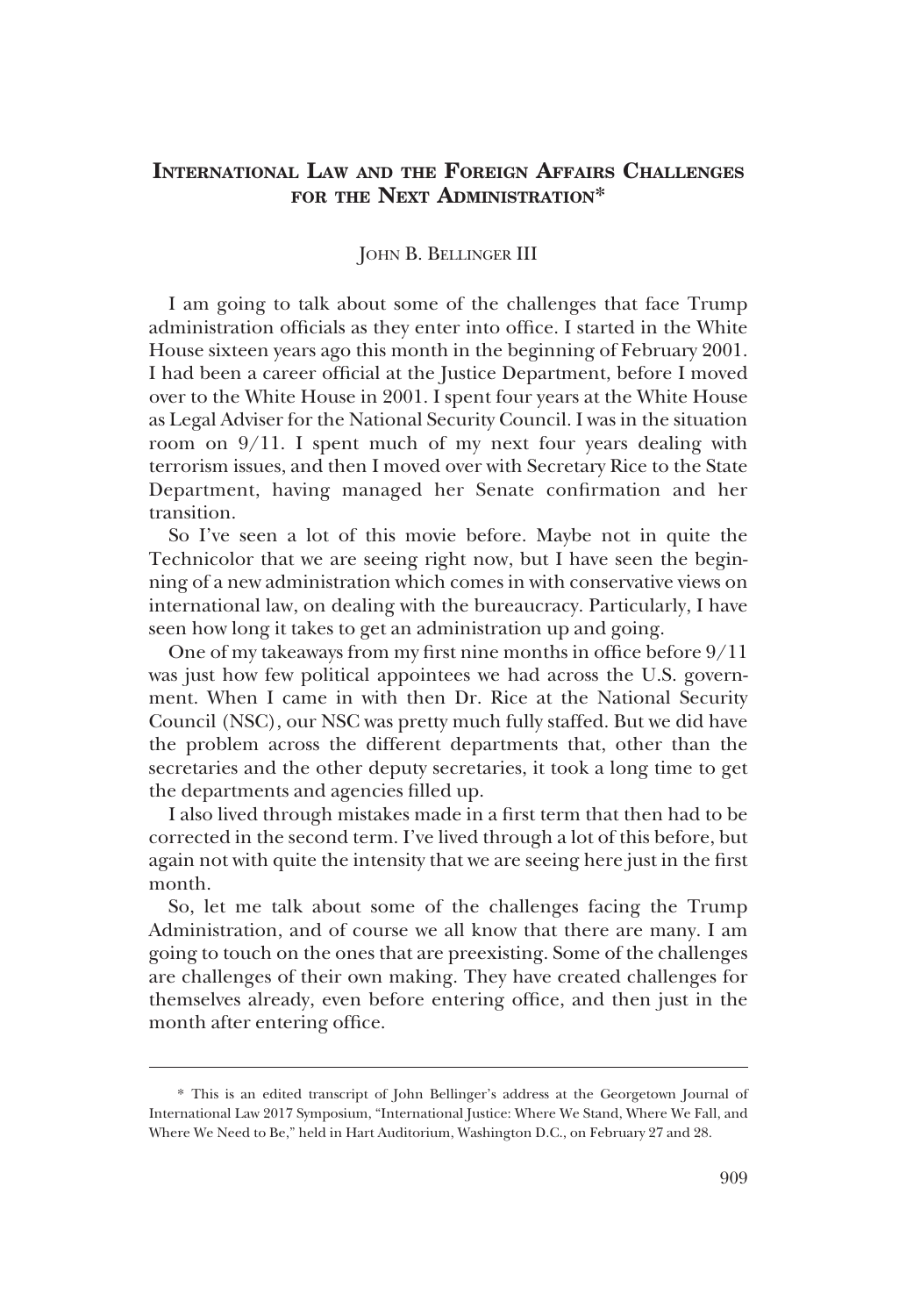A lot of the administration's approach to international and national security law is going to depend on the people that are put in place in the general counsel positions across the different departments and agencies.

On the positive side, I have heard a number of good names of people who may become the chief legal officers or general counsels of the different departments and agencies. If some of the names that I'm hearing go in, I think that will be a positive sign because they are solid, experienced people.

On the other hand, even if they're solid and experienced people and the decisions on some of these things continue to be made from the White House, then it doesn't matter whether we have good and solid and experienced people in the different departments and agencies. That is a challenge for those of you all who read *Lawfare*. It's something that we write about a lot right now; should one go in and serve right now? Can one be effective if decisions are made at the White House that agency lawyers are then forced to defend and may disagree with?

Right now we have a number of challenges already. We've seen the refugee and immigration Executive Order; we've seen the three leaked executive orders that were apparently circulated inside the White House but didn't go much farther than that after they were leaked. To a certain extent, it may be unfair to judge the administration fully on those because they hadn't actually been issued. On the other hand, the fact that those Executive Orders were even being prepared, and if they had not been circulated for comment just as the refugee Executive Order had not been circulated for comment, then they really would have been problematic. The first draft Executive Order would have essentially reinstated the CIA black sites. The second, which was sort of my favorite because it seemed to make so little sense, was an Executive Order devoted only to a review of all multilateral treaties, to review which multilateral treaties were not in our interest and from which the United States should withdraw. And then finally a third draft Executive Order that would have significantly decreased the funding of the United Nations and other international organizations.

Those three Executive Orders have not been signed yet, but they do give you a sense of at least where some people inside the White House were going and that's why I say it will depend on when the departments end up having chief legal officers. I think there would have been—at least from some of the people I know who would go into these positions–significant resistance to some of those Executive Orders.

With that introduction, I want to go through four or five challenges for the administration, starting with ISIS and terrorism and the legal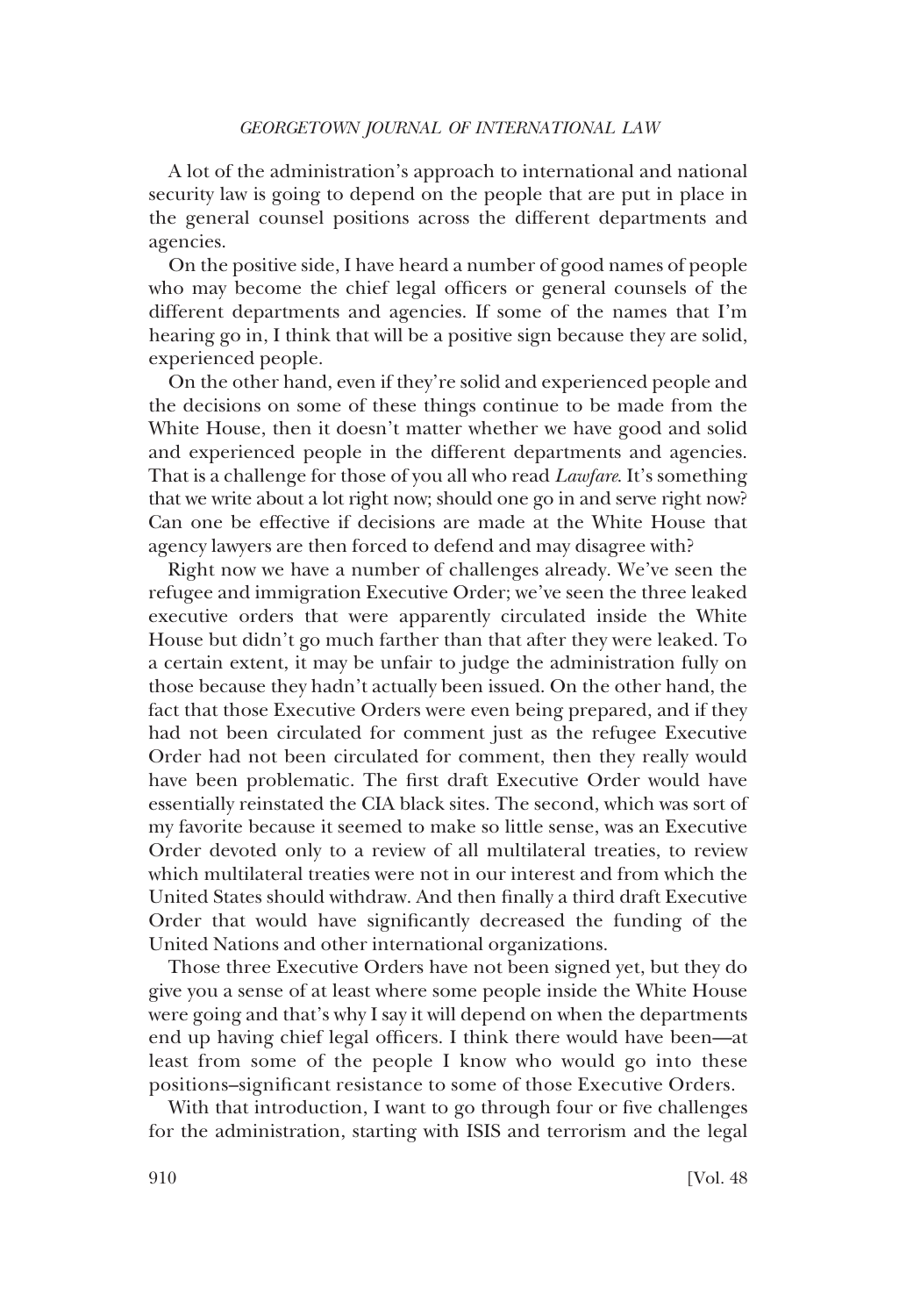framework, and then a word about international tribunals, the International Criminal Court, the International Court of Justice, and then about treaties.

Let me start with the legal framework for fighting terrorism. This has been an issue that I personally have been working on for sixteen years. As I said, I was in the situation room on 9/11. I was involved initially in the drafting of the 2001 Authorization to use Military Force (AUMF). As you know the AUMF was passed about a week after 9/11 and has provided the statutory basis for basically all of the counterterrorism operations of the executive branch for the last sixteen years, for the Bush administration and the Obama administration. It authorizes all necessary force against the persons, organizations, and nations who committed the 9/11 attacks. So on the one hand, it is extremely broad because it is not geographically bounded; it authorizes "all necessary force." But it is limited in one important way to the persons, organizations or nations that committed the 9/11 attacks.

What has happened over the last sixteen years as we've gotten farther away from 9/11 is that it's been harder to say that groups that are "spin-offs," or new groups that are only tangentially related to al Qaeda or the persons, organizations, or groups that committed 9/11 attacks. I can tell you even when I was in office, and that's now eight years ago, we spent enormous amounts of lawyer time in the situation room debating whether a new group in Somalia or Yemen or elsewhere was in fact the covered by the 2001 AUMF.

For years many of us lawyers have felt AUMF of 2001 needed to be revised. I wrote an op-ed in the Washington Post about five or six years ago saying that it needed to be revised and it still does. Now, things have gotten even more complicated for those of you who follow this area. When the conflict with ISIS began, now almost three years ago, the Obama Administration first said that to use force against ISIS the President would rely on his Constitutional authority, which seemed to indicate that he felt he didn't have authority under the 2001 AUMF. When faced with the war powers resolution sixty-day clock, he then switched legal theories and said that he was in fact relying on the 2001 authorization to use military force connected to the 9/11 attacks to use force against ISIS.

Now many people thought, including many of us who write for *Lawfare* and in fact most international lawyers except for those in the administration, that this was a very weak argument. Because ISIS is not al Qaeda. In fact, for those of you who follow the area, ISIS was sort of fired by al Qaeda, so they really are not the same group. So for the Administration to say that they were relying on the 2001 AUMF to use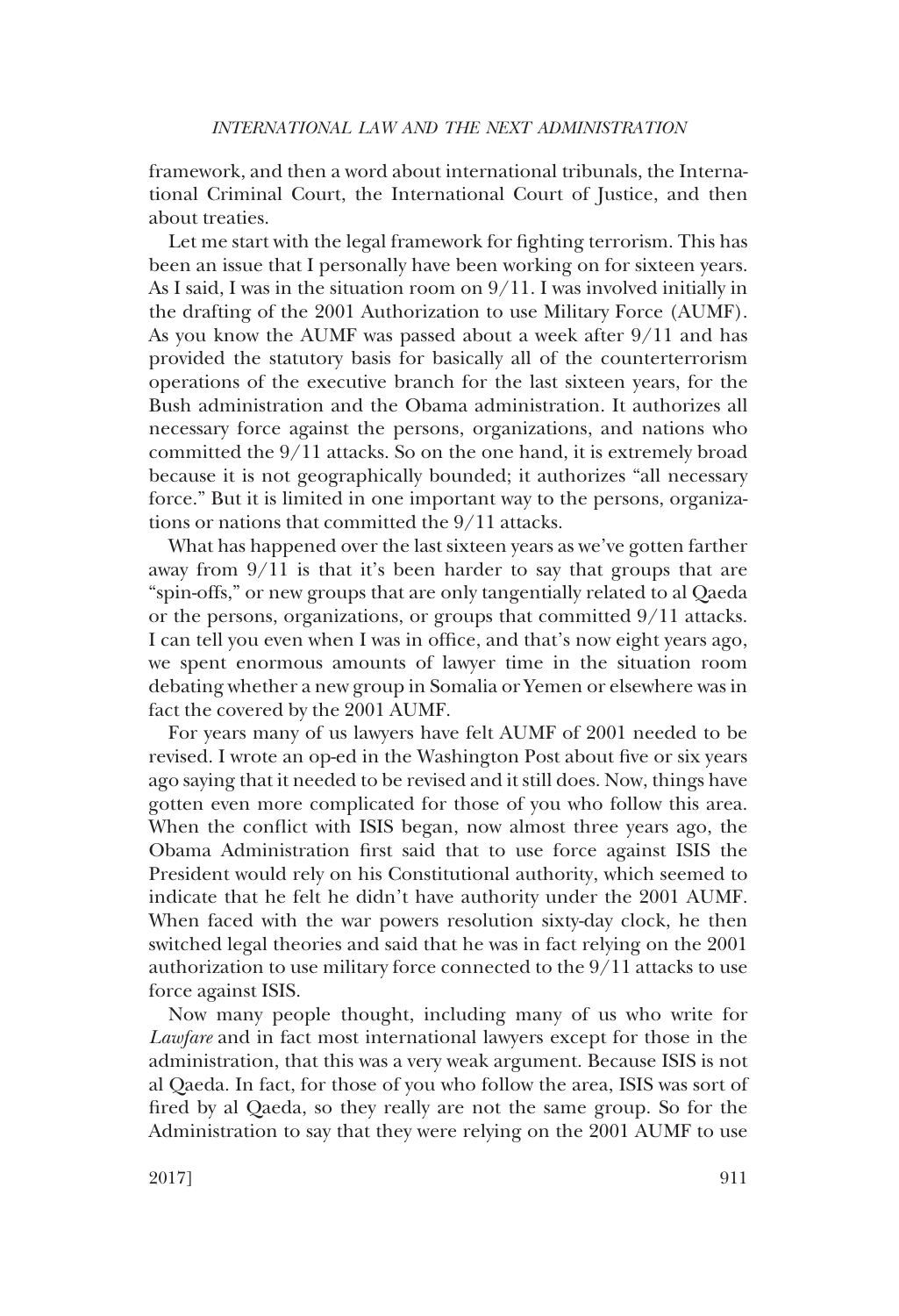force against ISIS was really a stretch. On the other hand, Congress had refused to pass a new authorization and so President Obama was faced with the choice of either stopping the use of force, relying only on his Constitutional powers and blowing through the war powers resolution, or taking this very strained interpretation of the 2001 AUMF saying that this authorization passed at that point thirteen years ago by Congress to use force against the perpetrators of the 9/11 attack really continued to provide authorization for the use of force against ISIS. So that's where things were.

My first challenge for the Trump Administration is that they need to sort out the legal framework for the use of force against ISIS. I'm not sure that President Trump himself is worried about these things, but his lawyers are going to need to be. Now, when I said that some of the challenges were preexisting, that's a preexisting challenge.

They may complicate this if the administration does what President Trump has said he wants to do, which is start sending people back to Guantanamo again. Because at that point if any ISIS members are captured and sent to Guantanamo, they then will have the right of *habeas corpus.* Then they will challenge their detention in court. One of the first things that they are going to say is: "You don't have legal authority to hold me because the 2001 AUMF was intended to be used against people who had committed the 9/11 attacks. ISIS is a different group and therefore doesn't apply to us." There are a number of reasons why the president and his lawyers should revise the 2001 AUMF. It's gotten to be very long in the tooth. It's not good government for Congress to be authorizing the conflict that we are actually fighting right now, but for practical reasons, if the administration really were to press forward with sending people to Guantanamo, which I hope they will not, and I would hope the Justice Department lawyers would argue against that, then there will really need to be clearer statutory authority from Congress. So, I think that is essentially a first six-month if not first three-month priority for the Trump Administration and its lawyers.

If they were actually to go further, and really engage in good government, the Administration should really go back and seek a revision of the War Powers Resolution. This would be a useful student note.

The War Powers Resolution has been on the books since 1973. It is largely either ignored or stretched beyond recognition by presidents of both parties. I would argue that President Obama stretched it far beyond recognition, further than even Republican presidents. I think, in part, he didn't want to rely on his Constitutional powers to wage war.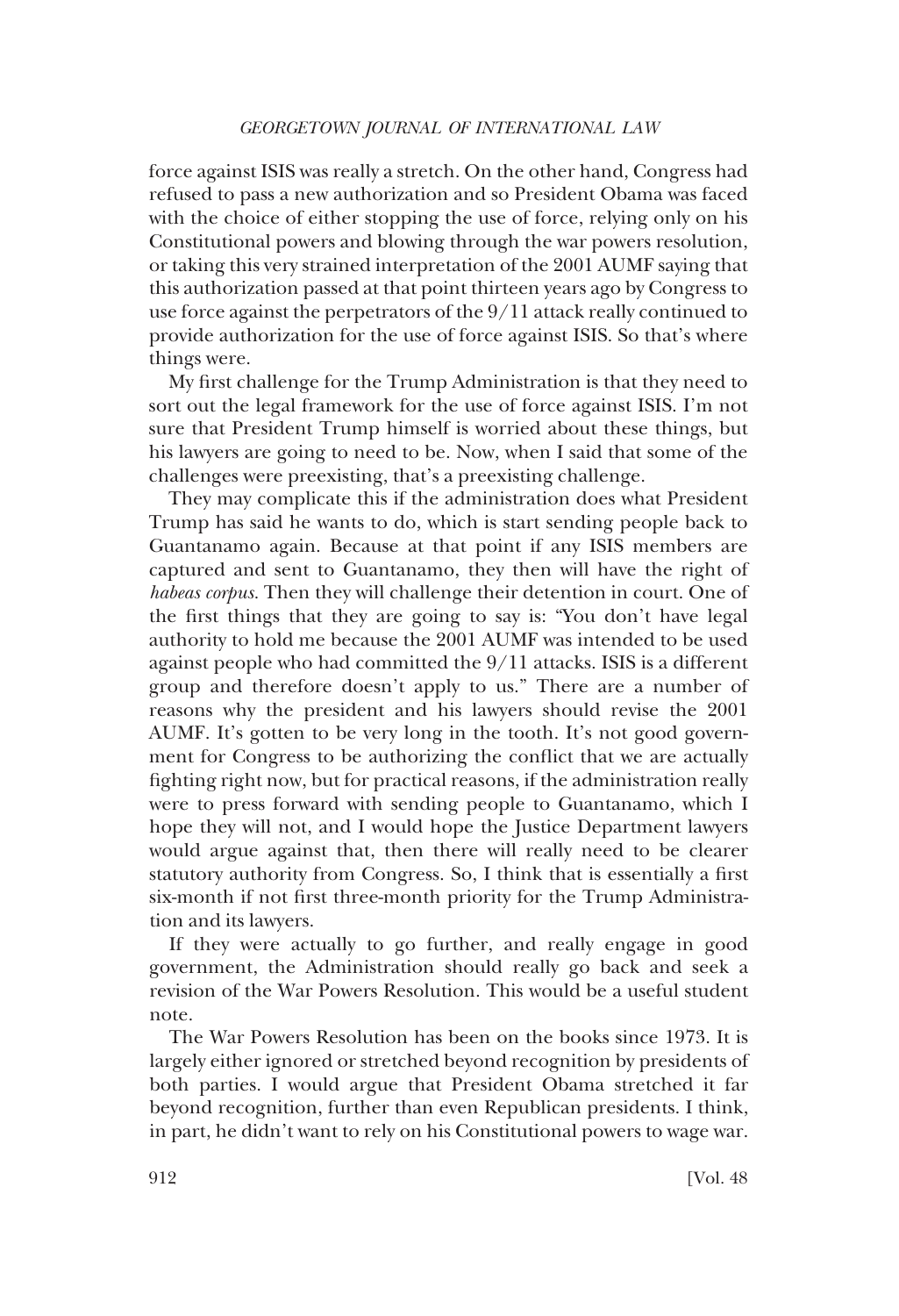So he wanted say that he had statutory authorization from Congress. But since he couldn't get new statutory authority from Congress he therefore had to rely on old statutory authorizations and was relying on interpretations that were frankly just laughable. He was doing it so that he could say he was complying with the War Powers Resolution.

Interestingly, there was a national war powers commission that was chaired by former Secretaries of State Warren Christopher and Jim Baker about ten years ago (I testified before it). The commission concluded that the War Powers Act was irretrievably broken and needed to be revised. And they came up with their own text which was essentially a consultation device, and this is the part that's actually interesting, a couple of years ago, John McCain and Tim Kaine together got together to introduce legislation to revise the War Powers Resolution. That didn't go anywhere at the time, but if the Trump administration were really to try to address these legal problems with the legal framework for terrorism and use of force more generally, it would be to both replace the 2001 AUMF with either a broader one or an ISIS specific AUMF and to revise the War Powers Resolution. So that's a first challenge.

Let me turn now to a couple of international tribunals, both the International Criminal Court (ICC) and the International Court of Justice. The question here is how the Trump administration will address both of those. There are challenges already for the United States before both of these tribunals. Will the Trump administration work with those challenges or make things worse? A quick primer on the ICC: the United States of course is not a party to the Rome Statute. The Bush Administration took a fairly hard line position in the first couple of years of its administration and withdrew its signature formally from the Rome Statute. John Bolton has famously said that that was his happiest moment, when he signed the letter to the Secretary General saying the United States did not intend to become a party. In the second term of the Bush Administration, when I was Legal Adviser at the State Department, and with the backing of Secretary Rice, we took a more moderate, engaged position with the Court, basically saying we would work with the court when we felt that it was doing work that was important and useful and constructive. We abstained in the referral of the genocide in Darfur to the ICC and I gave a series of speeches between 2005 and 2009 emphasizing that we were prepared to work with the Court on various investigations around the world. The second term of the Bush Administration was very different from the first term.

The Obama Administration continued this approach to the ICC. The Obama administration did not of course submit the Rome statute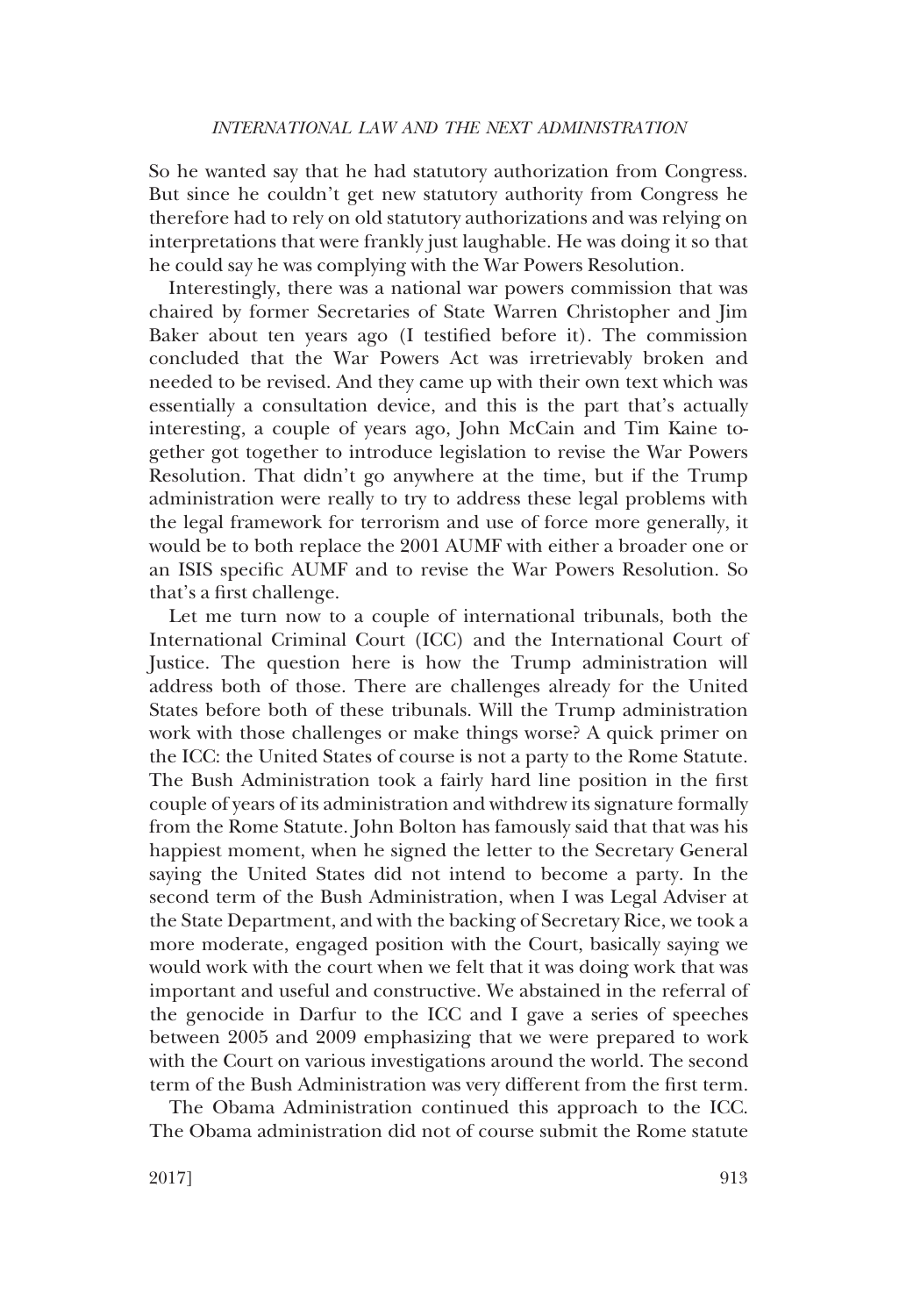to the senate, saying that it was flawed, and was not going to send it forward. They did begin to participate as an observer in the assembly of state parties, which is the group of parties to the Rome Statute, and continued the cooperation on certain investigations.

That is where we are up to this point. The question is, what will the Trump administration do? Will they return to a virulently anti-ICC position that is similar to the Bush administration's first couple of years, or will they continue the trajectory that was started in the second term of the Bush administration and continued through the Obama administration of constructive engagement with respect to investigations that we feel are important? If they were to take a hard line position, what things could they do? They could stop participating in the assembly of state parties. I personally think this would be a mistake. I think it's better to be in the room to talk to people than to not be in the room; you can't do very much if you are not in the room. They could seek new legislation, a new American Service Members Protection Act that would go even further than the one that was passed in 2002. They could start pushing countries who are parties to withdraw. For those of you who follow this area, three or four different African countries have now withdrawn from the Rome Statute. The Trump Administration could try to continue that trend and find other ways to bully the court.

A lot may depend on decisions that are made by the Prosecutor. As you may know, the Prosecutor of the ICC is conducting preliminary inquiries into the U.K.'s actions in Iraq, United State's actions in Afghanistan, and Israel's actions in Gaza. If the Prosecutor takes the investigations of the United States, the U.K., or Israel to the next stage of broader investigations, and were to confront the United States directly, I suspect that would generate a strong reaction from the Trump administration. It would actually generate a strong reaction from any U.S. administration whether it was the Obama administration or a Hillary Clinton administration, if the Prosecutor were to move forward with an investigation of the United States beyond this preliminary investigation. It would be very difficult for the United States to just look the other way. I can imagine the Trump administration going farther. So, watch that spot with respect to the ICC.

The Prosecutor has people pushing her to investigate the United States, and the U.K. and Israel, particularly because so many—in fact all— of the investigations by the ICC have been of African countries. On the other hand, if she takes the investigations of the United States, U.K., or Israel forward, it would ruin any constructive engagement between the United States and the Court. It would essentially be a selfinflicted wound for the Court, so the Prosecutor is in a difficult spot.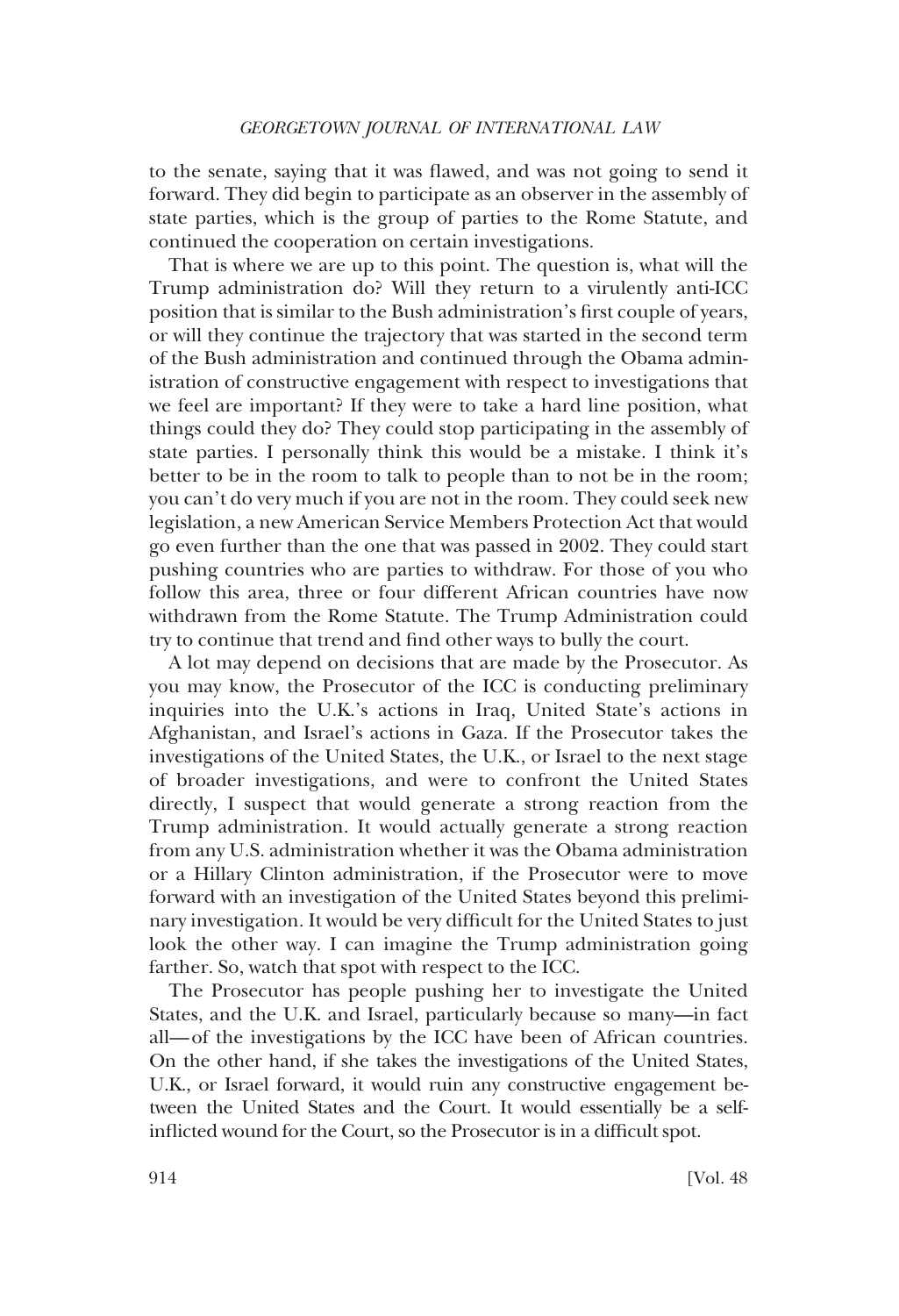### *INTERNATIONAL LAW AND THE NEXT ADMINISTRATION*

Let me turn to another international tribunal. This one may be one that you are not following quite so closely: the International Court of Justice (ICJ). There is actually a contested case against the United States that has been brought by Iran before the international court of justice the Bank Markazi case. Iran has sued the United States before the International Court of Justice under the Treaty of Amity between the United States and Iran. I was a bit surprised actually to find that we are still party to the Treaty of Amity between us and Iran. And one of the reasons that I'm surprised is that Iran has sued us previously under the Treaty of Amity. This case arises out of the seizure of Iranian assets in the United States to pay terrorism judgments. Terrorist victims can sue state sponsors of terrorism under the Foreign Sovereign Immunities Act. There are probably more cases and more judgments against Iran than any other state sponsor of terrorism. In some of the cases the victims have gotten default judgments in the billions of dollars. And then the search is on to try to find Iran's assets, which has been difficult because overall there have not been very many Iranian assets in the United States, and the State Department has historically blocked efforts to seize the Iranian embassy and other Iranian properties.

A few years ago plaintiffs determined that there were some assets of the Iran Central Bank in the United States that nobody knew about. The plaintiffs attached those assets. Iran, in this case actually did defend itself—they usually don't—and said that these were sovereign assets that could not be seized to pay a judgment. It went all the way up to the Supreme Court in a case called *Bank Markazi v Peterson*. Somewhat surprisingly, the Supreme Court said Iran's sovereign assets could be seized to pay these terrorism judgments. So Iran then promptly sued the United States before the International Court of Justice under the Treaty of Amity, saying that that was a violation of international law, and of its sovereignty. That case is currently pending; it is in the early briefing stages.

I had defended a similar case against the United States when I was Legal Adviser. One of my first challenges in 2005, when I became legal advisor, was when we were presented with the ICJ's judgment in the *Avena* case involving the fifty-one Mexican nationals. And the question was: were we going to try comply with that? The Bush Administration in the second term decided to do so. Secretary Rice persuaded the President that we would try to comply with the ICJ's ruling rather than try to resist it.

So, what will the Trump administration decide to do with respect to this case before the ICJ in the next six months? Right now it's in the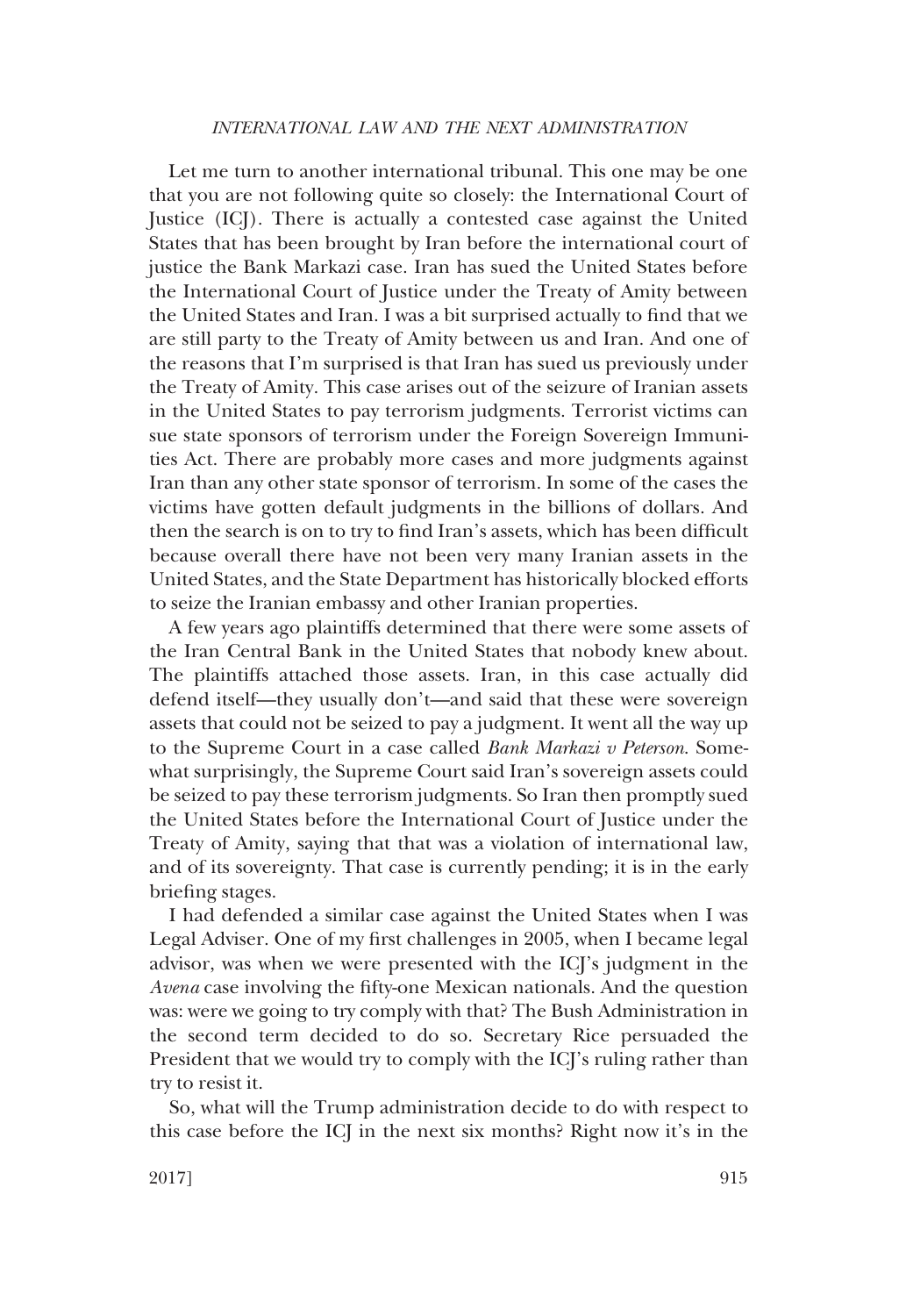jurisdictional stage. The United State's arguments are probably strongest on jurisdiction, saying that there simply is not jurisdiction to hear this case under the Treaty of Amity, having to do with the assets of the Central Bank of Iran. The United States has hinted about some of its arguments in some court filings, but has not made any filings—they are not due yet—in The Hague.

I would hope what will happen, certainly what I would do if I were Legal Adviser, is that the Administration will continue to defend the United State's position. We have good arguments, and will hopefully win. If we were not to win on the jurisdiction argument, we would go forward on the merits, which is what I did in the Medellín case, even though I had at least some people who said that we should not go forward. We'll see what the Trump Administration does.

We've already seen in the executive order that I mentioned on international organizations, at least some people in the White House have significant skepticism about international tribunals and courts. I can at least imagine some voices in the Trump administration saying that the United States should just stop litigating before the ICJ against Iran. I personally think that would be a big mistake. We do have good legal arguments, and of course when the United States doesn't take international law seriously, does not participate before international tribunals when we are obligated to do so, then it makes it very hard for us to criticize other countries, like China, when they don't participate in the tribunal involving the South China Sea.

Let me end with a few comments on treaties and international agreements. Let me start with some history and statistics that may surprise you and then take you to the present point. The Bush Administration—for those of you that followed—was not viewed, at least in Europe, as being a supporter of international law. This was difficult for me when I was Legal Adviser to try to persuade European allies differently. But here's the statistic: in the eight years of the Bush Administration we persuaded the Senate to give its advice and consent to 163 new treaties. That's more new international law in an eight-year period of time than at any point in American history. Many of those were multilateral treaties, treaties on the environment, conservation treaties, arms control treaties, human rights treaties, law of war treaties, some were bilateral treaties, mutual legal assistance, extradition, a broad array of treaties across a whole large number of different areas. My last two years as Legal Adviser, we pushed ninety treaties through the Senate in a two-year term. That is undoubtedly more new treaties and more new international law in two years than at any point in the history of our Republic.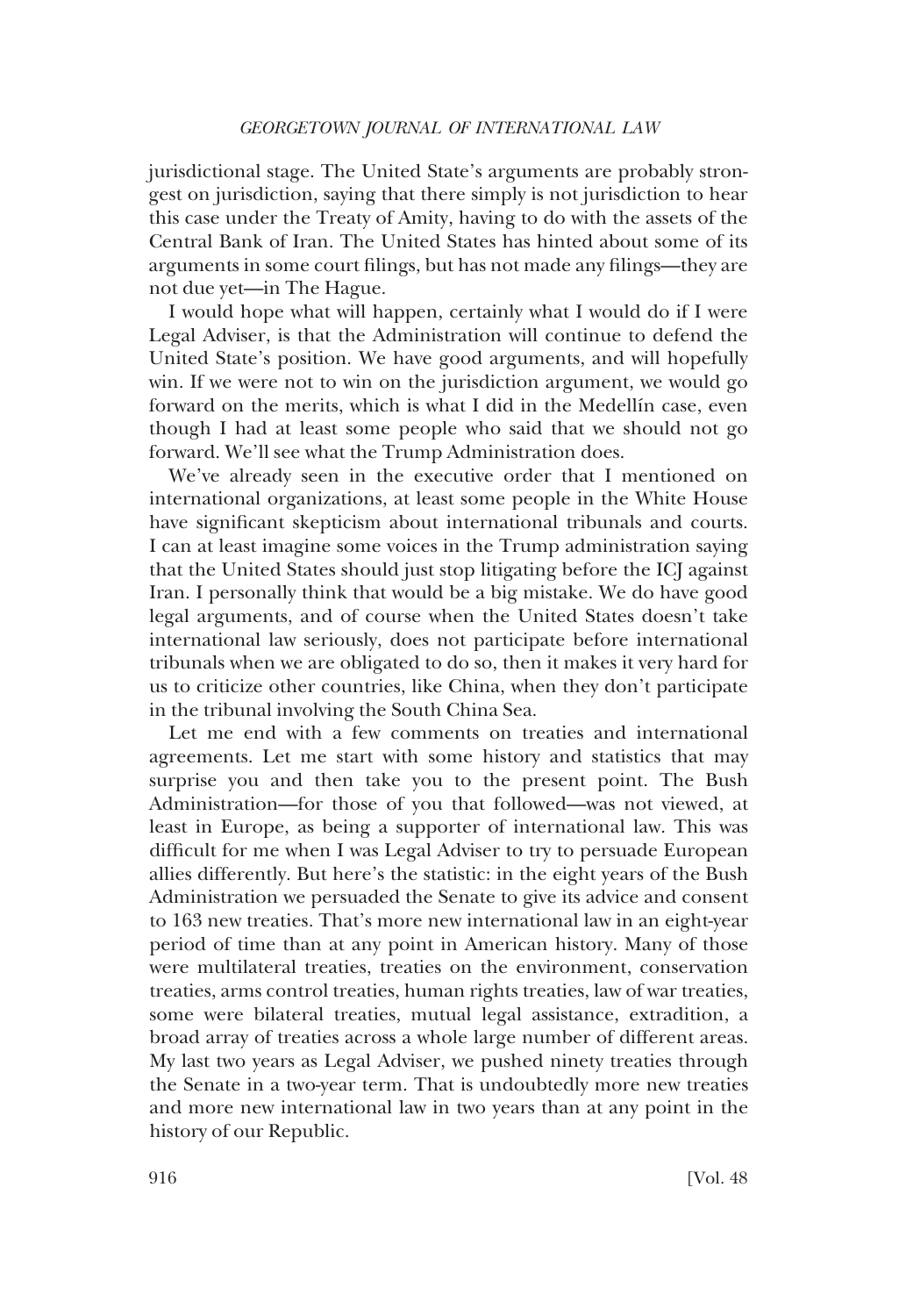## *INTERNATIONAL LAW AND THE NEXT ADMINISTRATION*

Here's something that you were probably not taught in your international law class. Each of these treaties has to be personally transmitted by the President. This cannot be delegated. I used to write the memos to the President, and he would then transmit the treaty to the Senate seeking its advice and consent. Any point a treaty goes across the President's desk that he doesn't like and he says "why are we doing this?" he can stop it. Then there's a second bite at the apple, because remember, the Senate actually does not ratify treaties—the Senate gives its advice and consent to the President's ratification. The Executive Branch signs the treaty, the treaty is sent to the Senate for its advice and consent, then it goes back to the President again to ratify the treaty that he's signed with the Senate's advice and consent. It comes back to the President a second time for ratification. So these treaties went across President Bush's desk. That's a lot of new international law, a lot of which was multilateral, including law on the environment, human rights and other areas.

Since that period of time in 2009, we've really ended up in a trough on treaties and new international law. In the eight years of the Obama administration, only twenty treaties were approved by the Senate. That's probably the fewest in any eight-year term than at any point in American history; that's an incredible disparity.

Part of the reason, candidly, is that we had cleared so many treaties through the senate in the previous eight years that there were just not a lot in the queue. The other problem is that the Senate's been getting increasingly conservative and has not been approving treaties quickly. So this is the challenge for the Trump Administration: what is going to be their approach to treaties and international agreements?

There are a number of treaties that have been transmitted by President Obama, and some even previously by President Bush, that are still waiting before the Senate. Will the Senate act on those? Part of that will be: what does the executive branch ask? At the beginning of any new term, the executive branch prepares a Treaty Priority List, which is transmitted by the State Department to the Senate Foreign Relations Committee. It says "here are the treaties that are pending before the Senate, this is the order that we would like you to address them in." So watch this spot. Will this administration prepare a Treaty Priority List, or is it going to not be interested in any of these treaties that are pending before the Senate, bilateral, or multilateral?

What approach will they take to treaties? And will the executive order on multilateral treaties that was leaked actually go forward, even informally? I have to guess candidly that, whether there is an executive order on the subject or not, there will be some review of treaties. Now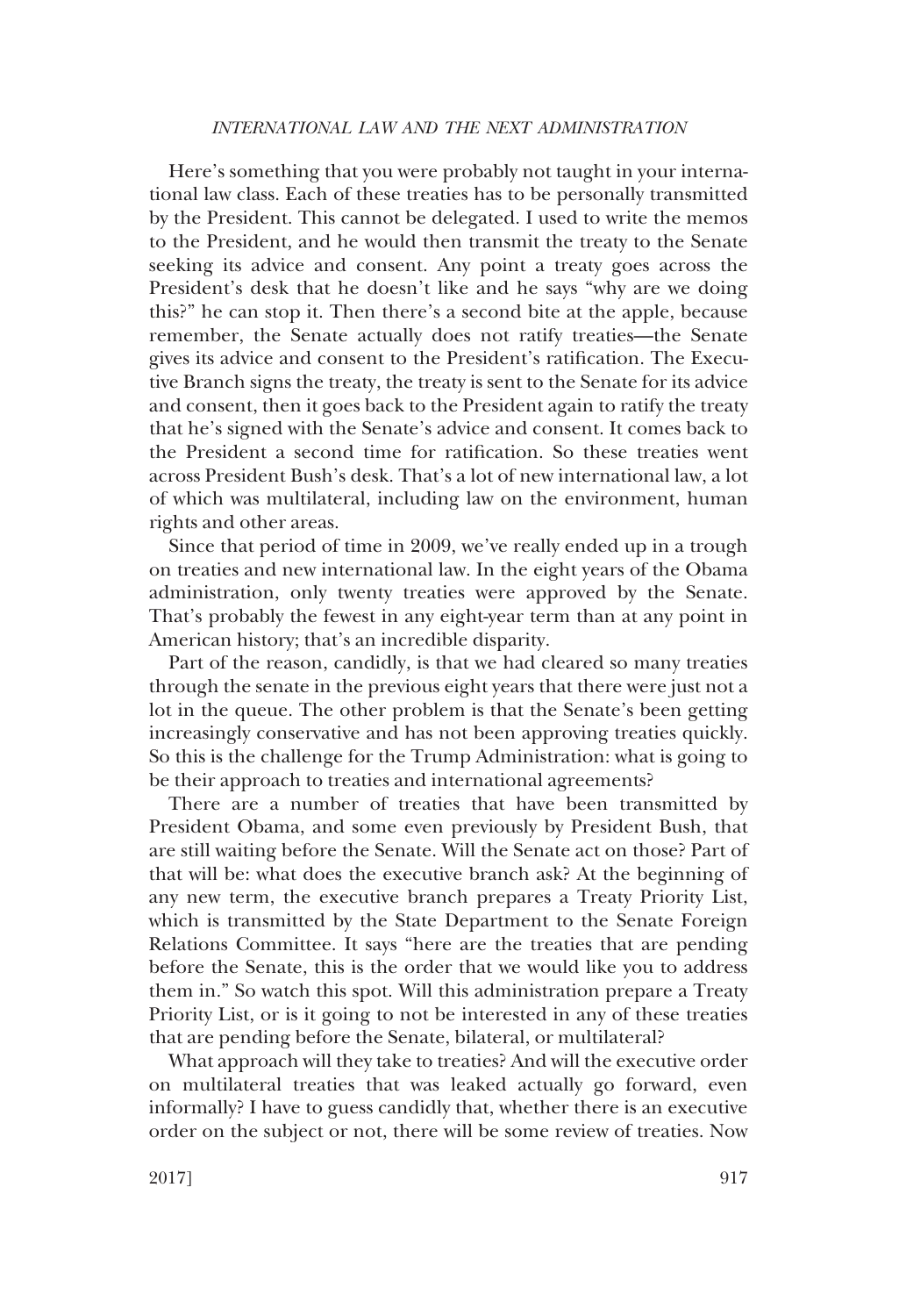this is highly unusual, I've never heard anything like this. There's always a review, in fact I used to lead it, about treaties that we have signed but not yet ratified to determine whether we want the Senate to approve them or not. That's the Treaty Priority List. But I've never seen a review of treaties to which the United States is already a party to see whether mistakes have been made, and to determine whether we ought to start withdrawing from them. In the Executive Order that would have required a review of multilateral treaties, the two treaties that were cited at the beginning in the preamble as the premise for the review were the Convention on the Discrimination Against Women and the Rights of the Child Convention.

Now, the United States is not party to either of those two treaties, so the premise of the draft Executive Order, which is that we're concerned about two treaties to which the United States is not a party, seems to be an odd premise. But maybe there was suspicion that some other multilateral treaties were snuck through during either the Bush, Obama, or other administrations, and we need to check to make sure that we are not party to treaties that are not in our interest. I've actually made some press statements on that, saying that I am not aware of any treaties that we have become party to in recent years that are not in our interest. I can certainly tell you that all of the treaties that we forwarded to President Bush to transmit to the Senate, the different departments and agencies and President Bush himself concluded that they were in our interest. But anyway, watch that spot with respect to treaties generally, the Treaty Priority List, and possible withdrawal from treaties.

Finally, I'll end with the two international agreements—much in the news, although maybe somewhat less recently—that are not treaties. One is the Iran deal and the second is the Paris Climate Change Agreement, which is a treaty under international law but not under U.S. law; it's an executive agreement under U.S. law. The Iran deal of course is not even an executive agreement; it is a political declaration. It is not actually legally binding, so it's not a treaty and it's not an executive agreement. It's not even an international agreement. It's not legally binding but the Trump administration could still back away from it. I think you'll recall the President's statement during the campaign that he thought it should be ripped up. So the question is should the President back away from the Iran deal? That's worth looking at.

Then finally, with respect to the Paris Agreement, that is an Executive Agreement that has been negotiated under the framework of the United Nations Framework Convention on Climate Change. It was not submitted as a treaty because the obligations in it were so non-intrusive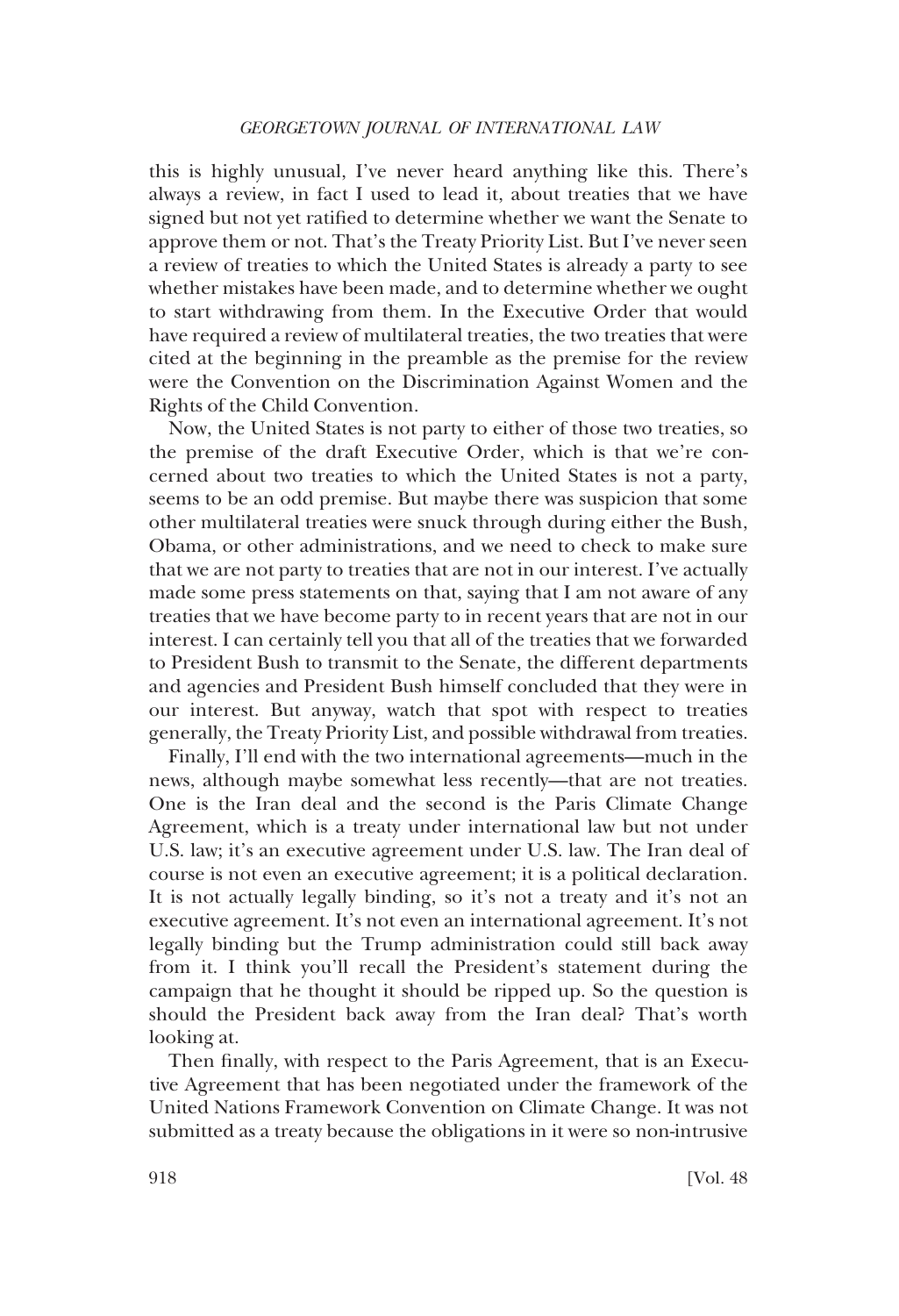and non-burdensome that it did not rise to the level of something that needed to be submitted to the Senate.

Mr. Trump as a candidate said that he was going to cancel the agreement. That's not a known international law term, to "cancel" an agreement. But I think he probably means that he would try to get the United States out of it. The obligations on the United States are really minimal. The United States has to announce a carbon emissions target, which the Obama Administration did, but the target is not binding. If the agreement had been written in a way to bind the United States to reach that target, then that would have turned it into a treaty, but to simply have an agreement that said that we were going to announce a target was not sufficiently onerous that it needed to be treated as a treaty.

To get out of even those obligations parties cannot even announce their intent to withdraw under the agreement for three years, and then after a three-year period, if a party announces that it is withdrawing from Paris, then a party has to wait another year before the withdrawal is effective. So, at least, if the Trump Administration were to follow the terms of the treaty, it would be four years before the United States could actually withdraw, even from these non-onerous provisions.

The nuclear option, which I have suggested by some, is, if the United States ever were to withdraw from the entire United Nations framework convention on climate change, which we've been party to for almost thirty years, then that would effectively legally withdraw us from the Paris Agreement within one year. But that really would be the nuclear option.

**QUESTIONER: I'm curious what you think constructive engagement with the International Criminal Court would look like from the government, especially with regard to the preliminary examination with the U.K. and the U.S. Is there anything the administration could do to persuade the Court not to move to the investigation stage, or anything else they could do to improve the relationship with the International Criminal Court?**

**JOHN BELLINGER:** I think there are some things they could do. The Administration could continue to cooperate in the ICC investigations of countries in Africa, where the ICC may need U.S. help, or U.S. intelligence, or other cooperation, and then try to persuade the ICC prosecutor that with respect to the United States in particular, or the U.K. or Israel investigations, that they do not meet the criteria for gravity, which I really don't think they do.

The drafters of the Rome Statute did not intend the ICC to try to address every possible individual allegation of war crimes, but to focus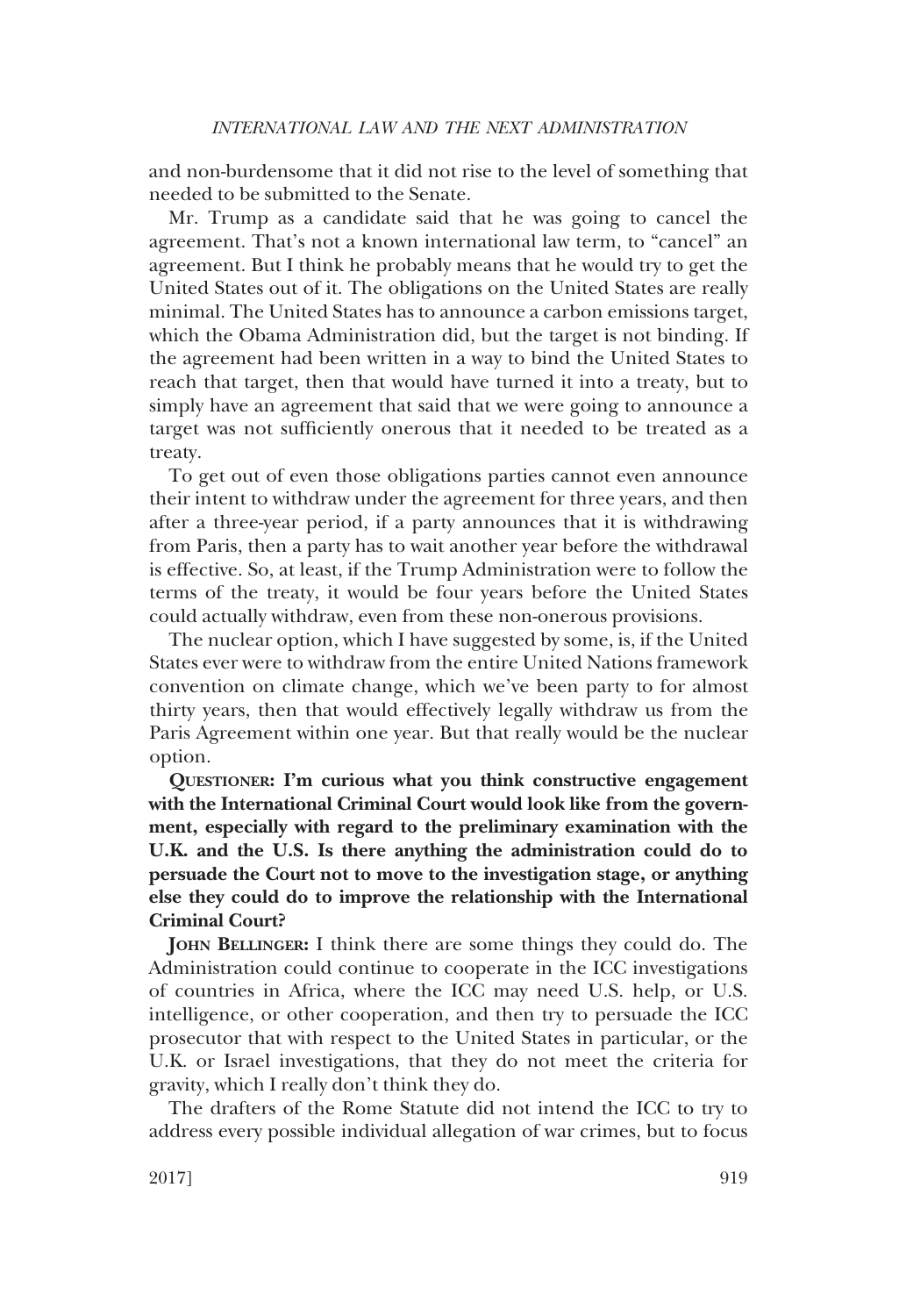instead on the mass murders of the type addressed in the Nuremberg Tribunal. Unfortunately what's happened now is that every time a big country like the United States or the U.K. does something that people don't like, people complain to the ICC, but that's really not what the ICC is there for. And of course in all three countries — the United States, the U.K, and Israel — there have been investigations. Critics will say those investigations were not good enough, nobody ended up getting charged, but the fact is that there have been investigations. So I would think that would be the way one ought to address it, rather than getting into a public fight with the prosecutor, to try to persuade the prosecutor why it is not in Court's interest essentially to pick a fight with the United States, the U.K. or Israel.

**QUESTIONER: I was wondering, do you have any thoughts on, or are you optimistic about the potential for H.R. McMaster serving on the National Security Council?**

**JOHN BELLINGER:** I think a lot of us were hopeful that he really will be a very good and successful national security advisor. I don't know him. He's faces a lot of challenges though. He does not seem to be as ideological as General Flynn. A problem which I do think is a serious disadvantage is that he has no NSC experience. He has not served on the NSC, he has not represented his department with respect to the NSC. I have seen through years of NSC meetings, both when I was an NSC staffer and then representing the State Department at NSC meetings, the NSC process works best when people have NSC experience. And part of it is these jobs are so hard, that you've got, 14, 16, 18, 20 hours a day of meetings and decisions, and unless people are playing very nicely together, and you've essentially seen what works, what doesn't, when you speak, when you shouldn't speak, the process is just not going to work well. And since he's never participated in it before, it just makes it more difficult for him. Both Secretary Rice, and Steve Hadley, whom I've worked for, served on previous NSC staffs. And that has been when the process works best.

So, I hope that General McMaster will actually recruit some more people onto the NSC staff with experience.

And then of course no matter how good he is or how good the staff is, will the President and the others in the White House listen to him and give him the latitude that he needs to be the National Security Advisor and the manager of the process. Or will there be a number of competing power centers inside the White House, that include not only Steve Bannon, but also some of the Trump family members. So, he's got a difficult job.